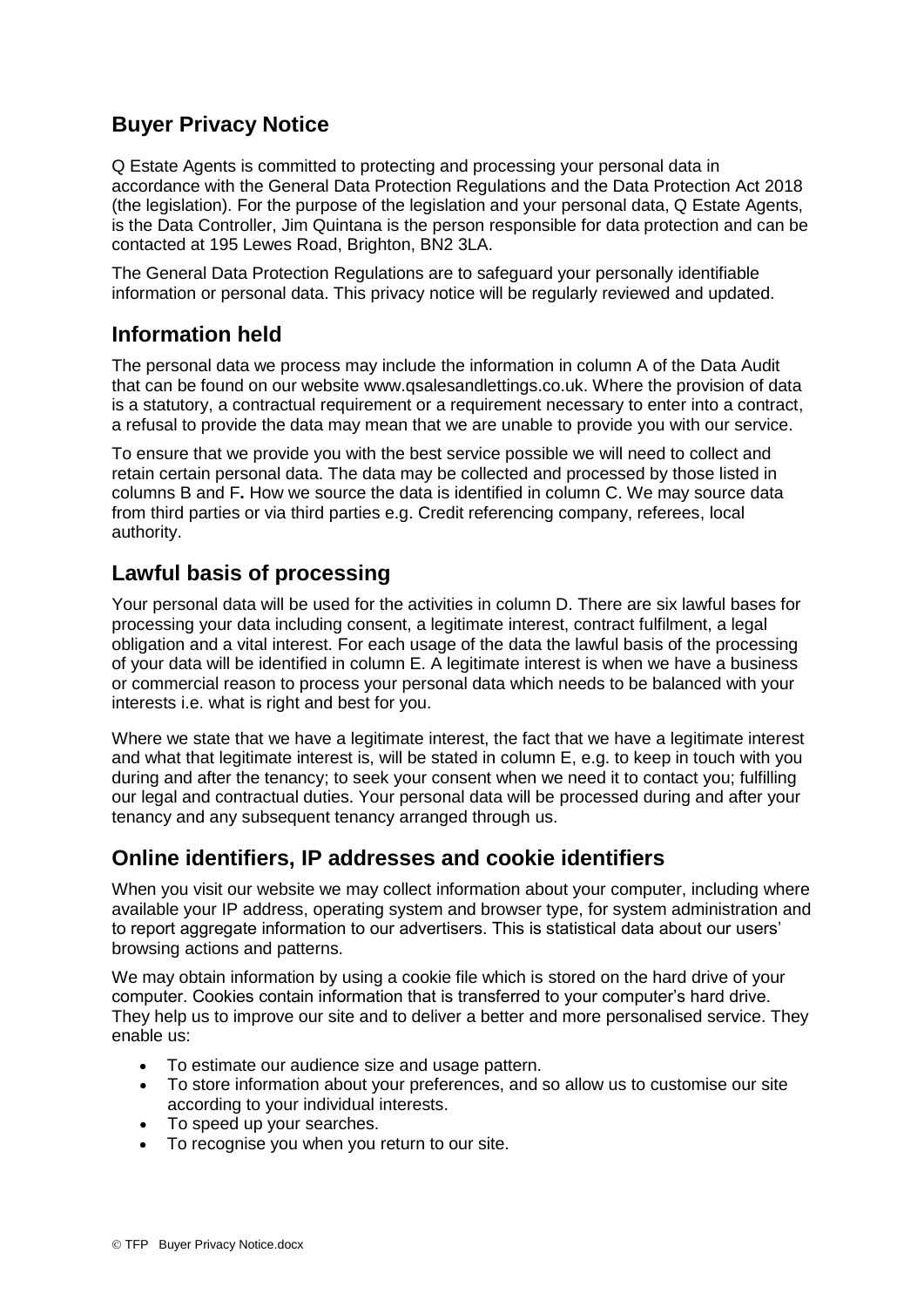You may refuse to accept cookies by activating the setting on your browser which allows you to refuse the setting of cookies. However, if you select this setting you may be unable to access certain parts of our site. Unless you have adjusted your browser setting so that it will refuse cookies, our system will issue cookies when you log on to our site. You can find more information about cookies at [www.allaboutcookies.org](http://www.allaboutcookies.org/)

This policy only applies to our site. If you leave our site via a link or otherwise, you will be subject to the privacy policy of that website provider. We have no control over that privacy policy or the terms of the website and you should check their privacy policy before continuing to access the site.

## **Recipients of personal data**

It will be necessary for us to process or share all or some of your personal data with a range of individuals, businesses and organisations and these may include those listed in column F.

## **Where is the data stored?**

Your personal data is stored in the way described in column G and the data is always stored within the European Union or outside of the European Union but with an organisation operating under the General Data Protection Regulations.

#### **Retention period and criteria used to determine the retention period**

We will retain some elements of your personal data for up to the time defined in column H after your tenancy. The information which can be anonymized will be that which is no longer required for either contractual fulfilment or a legitimate interest. If the lawful basis for processing your data was consent then you may withdraw such consent at any time.

## **Your rights**

You have a right of access to check your personal data to verify the lawful basis of processing. We are obliged to respond to an access request within 30 days and may not charge a fee unless the request is unfounded, excessive or repetitive. If a fee is charged it is to be a reasonable fee based upon the administrative cost of providing the information.

You have a right to rectification if the data we hold is either inaccurate or incomplete. If your data has been disclosed to third parties then we must inform them of the rectification, where possible.

You have a right to require erasure of your data when consent is our basis of processing (the right to be forgotten). You may request that your personal data be erased, for example, where there is no compelling reason for its continued processing or where you withdraw consent. We will comply with your request unless we have another basis of processing justifying our retaining the data (for example a legal requirement or the defence of a legal claim).

You have some rights to ask us to restrict processing i.e. to block or supress processing where, for example, the data may be incorrect and whilst the accuracy is verified. We are permitted to store the data.

#### **Your right to object**

You do have a right to object to further processing of your personal data. We may be required to stop processing unless there is some other legitimate basis of processing such as a legitimate interest or a requirement for the exercise or defence of a legal claim.

## **Withdrawal of consent**